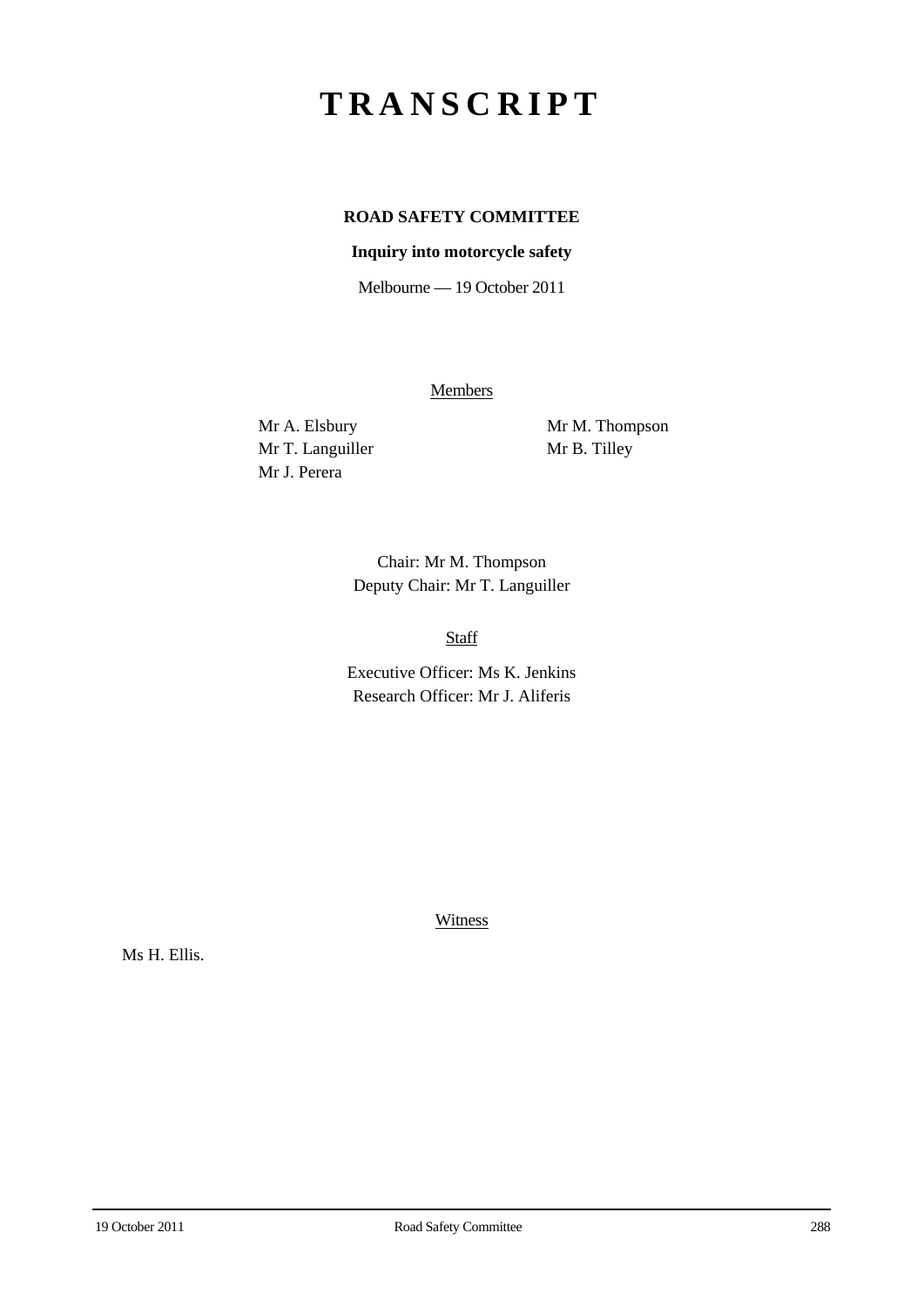**The CHAIR** — Just by way of background, Heather, the formality of the committee preamble includes comments to the effect that we have received 68 submissions. We are grateful for the input of people who have contributed to the work of the committee and also for the opportunity presented at public forums like this for committee members to take on board further evidence and ask questions. What you say is being recorded by Hansard. You will get a copy of the transcript, which, once amended for typographical errors, should be forwarded back to the secretariat. You have the benefit of parliamentary privilege, which has a number of implications. At the same time, should you wish to say anything in camera, we would be happy for you to do that as well. I ask members and those in the gallery who still have their mobile phones on to kindly turn them off. We look forward to your contribution. We will give you time to speak to your presentation, and then we would be happy to respond to questions and also ask questions.

### **Overheads shown.**

**Ms ELLIS** — Thank you for giving me the opportunity to present my verbal evidence today at the inquiry into motorcycle safety. While I am giving my presentation there will be a slide show of club motorcyclists. My recommendation is to extend the VicRoads club permit scheme to all road-riding recreational motorcyclists, so that slide show will be happening while I am speaking.

I speak to you today as a concerned motorcyclist and an independent motorcycle safety advocate. I am a motorcyclist with more than 30 years experience riding both on and off-road. I rode an off-road motorcycle alone through Africa and central Asia. I was also a motorcycle courier in London for 12 months. It was all part of my journey. In total during my world motorcycle travels I rode my bike every day for nearly four years.

I see that there are two categories of motorcyclists: those who ride recreationally and those who ride to commute. Some of course do both. My submission addresses the rights of the road-riding recreational motorcyclists. Presently the club permit scheme can be utilised by members of VicRoads authorised motorcycle clubs who own motorcycles older than 25 years. The scheme operates as on-road registration for the motorcycle. A club permit allows holders to ride for a maximum of 90 days per year and not just on club-sanctioned rides. A club permit costs \$123 per year for a 90-day permit, plus approximately \$50 per year for club membership.

I presently ride a 1984 Moto Guzzi 500cc which is registered under the VicRoads club permit scheme and overseen by the 59 Club, a 1960s rocker inspired motorcycle club. I am also a member of the Moto Guzzi Club of Victoria, the MRA, the VicRoads-led Motorcycle Advisory Group, which you have discussed on several occasions here today, and the Victorian-based IRG, an independent think tank on motorcycle safety. Professionally I am a journalist, previously employed by News Limited, and have worked in PR for the international development organisation Plan International.

Motorcycling for me, as well as a large number of other motorcyclists, is not just a form of transport. In fact from my own observations it appears that most of these recreational motorcyclists only ride their bikes on weekends during dry weather. They mostly drive cars for transportation. Motorcycling is our recreational activity, and for many of us it is also a lifestyle and what defines us. This is the changing face of motorcycling — a change that is rapidly growing, a change that this parliamentary inquiry has acknowledged in its terms of reference and a change that has also been acknowledged by the TAC, which stated in its 2010 report that two-thirds of motorcyclists ride recreationally. According to the TAC the changing face of motorcycling represents nearly 110 000 of the 160 000 road-registered motorcycles in Victoria in 2011.

If we can assume recreational motorcycling is equally high nationally, this represents over 460 000 motorcycles of the 700 000 registered motorcycles, as stated in the Australian Bureau of Statistics census on motor vehicle registrations 2011, this represents a national growth of 47 per cent and a growth in Victoria of 40 per cent since the previous census in 2006.

However, our government, through its motorcycle safety advertising campaigns and its departments' recommendations submitted to this parliamentary inquiry, appears to be on a mission to portray motorcyclists as risk-takers, as people who live outside the law, as temporary Australians who need to be protected from themselves. This could not be further from the truth. In fact motorcycle fatalities have dropped significantly over the past 28 years, from 482 in 1982 to 224 in 2010, as reported in the federal government's *Road Deaths Australia — 2010 Statistical Summary*. During the same period motorcycle registrations have increased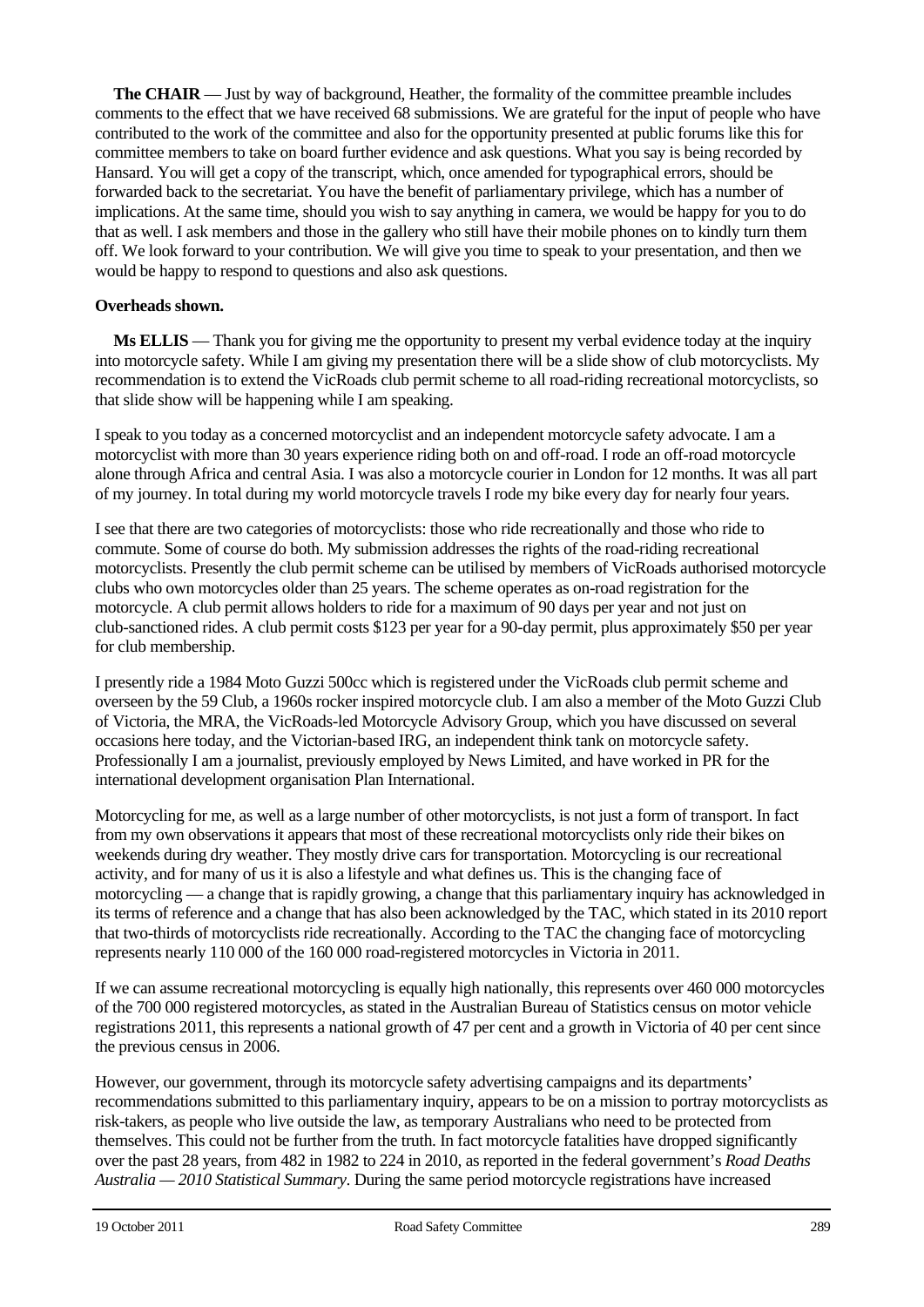dramatically. In just the past five years motorcycle registrations have increased by nearly 50 per cent. The report suggests that by 2016 there will be over 1 million motorcycles registered in Australia. Motorcycling is here to stay, as are motorcyclists who are passionate about motorcycling and their right to ride. For example, I am here today speaking to you to help bring about a positive response to increasing motorcycle safety that is based on community values and cooperation rather than control and conflict.

The reality is that the recreational motorcyclist is often middle-aged and owns a car. As well as paying a car registration they also have a registered motorcycle or even two or three motorcycles, all of which are mostly used recreationally, about 60 times per year. These motorcyclists may also be a husband, a wife, a boyfriend, a girlfriend or any other combination. They mostly own their own home, work full time and have adult children. They are often members of a recreational motorcycle club group. When they ride on weekends they eat, drink and sleep in many small towns throughout regional Victoria. They also support Victoria's motorcycle retail sector through regular servicing of their motorcycles as well as purchasing motorcycle parts and accessories.

Unfortunately I am unable to provide statistical research to support my views, as no such research on road-riding recreational motorcyclists has ever been conducted. I can only go on my own observations as a motorcyclist and as a 10-year resident of Healesville, at the foothills of the Yarra Ranges, where hundreds of motorcyclists ride every weekend, particularly when the weather is fine.

What has all this got to do with improving motorcycle safety? Within this changing face of motorcycling lies an opportunity for our government to help improve motorcycle safety now and well into the future. This opportunity lies in extending the club permit scheme to all road-riding recreational motorcyclists. Extending the scheme would operate the same way as the present club permit registration system operated by VicRoads that is, motorcycle and scooter riders who ride recreationally would be required to join a club that is authorised by VicRoads to issue club permits as their motorcycle registration.

In addressing the terms of reference of this inquiry, my recommendation is a new initiative that will help reduce motorcycle crashes and injuries, particularly among novice riders for the following reasons. When novice riders complete their learner permit training they would have the option to join a club and register their motorcycle under the club permit scheme. As clubs oversee the scheme, there is an expectation that members participate in club rides. Members registering their motorcycle under the club permit scheme must also abide by road rules. If they do not, they can lose the privilege of the club permit registration. The safety benefit, as for all recreational riders, would provide safe opportunities for novice riders to participate on organised rides with experienced riders.

Organised club rides or just riding to a regular club meet for coffee are usually held on weekends, particularly on Sundays, with departure at 9.00 a.m. or 10.00 a.m., one of the safest times for learner riders to be on the road and riding to the departure point. The drunks are long gone, the shops are mostly still closed and church services have not yet ended. Learner riders and even those who have moved to a probationary licence can use the ride to the club meeting point to gain on-road riding experience in a relatively safe traffic environment. They can then participate in an organised ride and gain further riding experience as part of this group ride.

Channelling learner riders into the club plates scheme is also a more realistic option than the presently proposed supervision by a licensed rider on-road riding component of the learner phase of VicRoads proposed motorcycle graduated licensing system. For many of those on learner plates who do not know a licensed motorcyclist, it would be very difficult to ride on-road under supervision. Do not be fooled into thinking that this would deter only the very keen from getting a motorcycle licence. Loopholes in the system would soon be found. New riders would still get their licences but with even fewer on-road riding skills.

But if novice riders on learner permits were channelled into the club permit system, they would not only be legally able to ride to the starting point of sanctioned club rides but would then participate in this club ride, where they could concentrate on improving their riding skills and not on the route, as they would be following a ride leader who also controls the speed of the group to keep within the speed limit. By participating in the club ride, novice riders can also benefit from the advice of experienced riders on road safety, particularly on the awareness of potential road dangers. It would be a sort of informal mentorship because, after all, when you get a group of motorcyclists together the topic of conversation is mostly all things motorcycling. This also includes how to stay upright.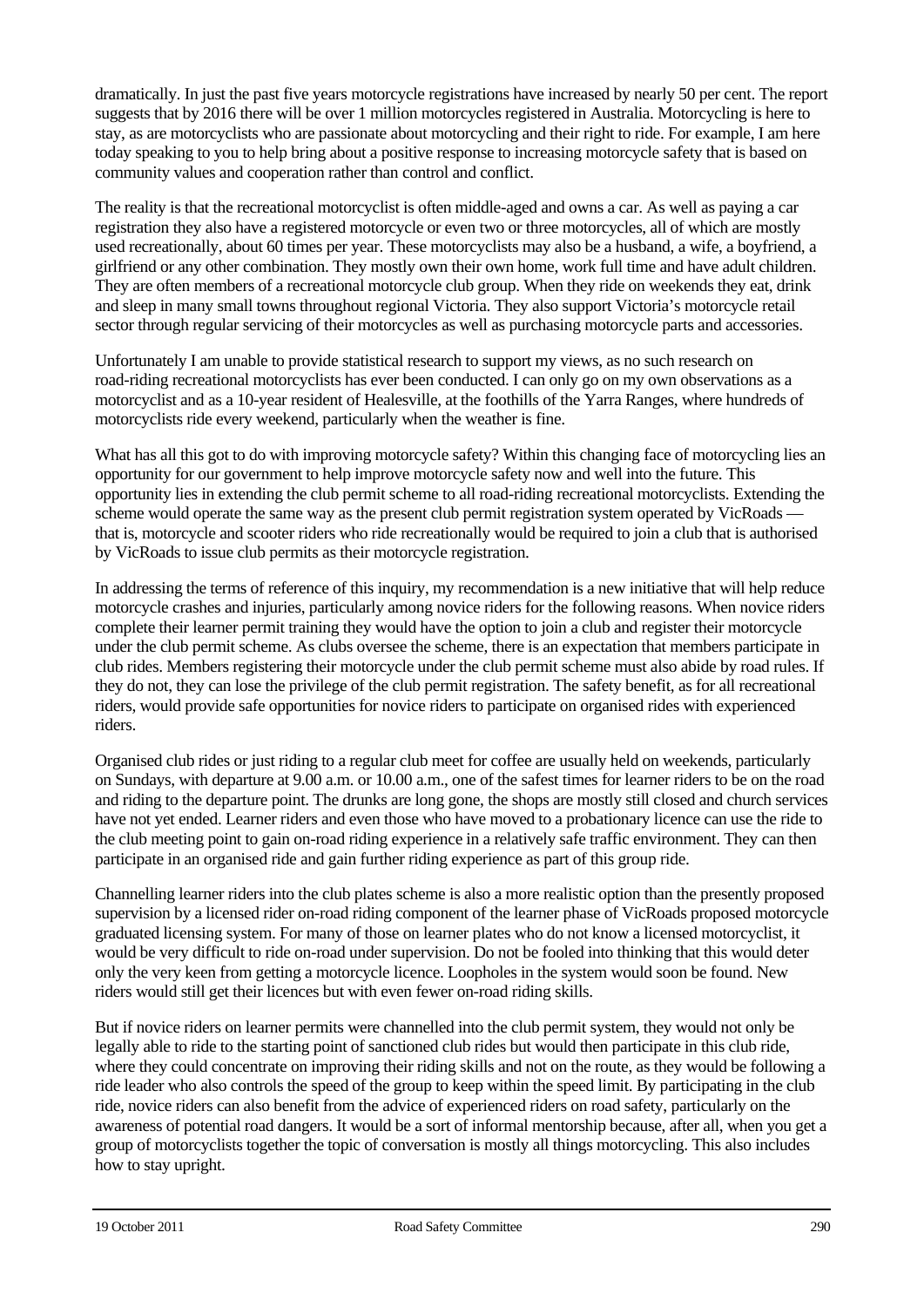Many clubs also hold regular service days where members can further improve safety by learning basic maintenance such as for brakes and steering on their bikes. Once these novice riders have graduated to a probationary and then open motorcycle licence, they will do so with improved on-road riding experience. They may then also use their motorcycle for both recreational use and as a form of transport. As such they may opt out of the club permit scheme and get full registration for their motorcycle.

Under the terms of reference the inquiry is also keen to learn the attitudes of riders towards safety and risk-taking, including drugs and alcohol, travelling at inappropriate speeds, the use of protective clothing and fatigue. I can only speak from my own experience as a road-riding recreational motorcyclist with a motorcycle registered under the club permit system. On club-sanctioned rides, riders follow a leader who controls the speed. Most experienced motorcyclists do not take drugs or drink alcohol over the legal limit while riding. This is why they have reached this point of experience in their life.

To ride a motorcycle requires constant awareness, which is not possible if one is under the influence of drugs and alcohol. Club rides usually stop for lunch at a country pub with one or two light beers consumed along with a hearty pub meal. On the return ride back to Melbourne there is always an afternoon coffee stop, allowing riders to rest and avoid fatigue.

Motorcycle culture, especially within a recreational motorcycle club, is all about wearing a leather motorcycle jacket and vest adorned with patches and badges as an expression of one's individuality. If leather pants are not worn, then there are Kevlar-reinforced jeans, which at first glance appear to be ordinary jeans. I seriously question any research that states that motorcyclists prefer to wear jeans instead of protective pants. One just needs to ask for sales figures from motorcycle clothing manufacturers such as Draggin Jeans. Black leather motorcycle boots complete the look. Of course we all wear helmets.

This inquiry is also concerned with riders and drivers attitudes towards each other. Recreational motorcyclists often ride as a group and as such are highly visible to drivers. This coupled with having their headlights on means that if motorcyclists are not seen, it is the driver's inattention to his or her surroundings beyond what is happening within their car that is at fault and not the lack of visibility of motorcyclists.

As most motorcyclists also drive cars and therefore pay car registration, they are already paying double in registration fees. In fact it is not uncommon for a couple who are also motorcyclists to pay up to four or more registrations per household per year in Victoria. That is two cars and two or more motorcycles which are all used recreationally. Due to this imbalance and the fact that road safety is funded from registration fees for all other road users, the motorcycle safety levy needs to be abolished. If this cannot be done, it needs to be used entirely for rider training and education.

As the government is seeking ways to work with non-government stakeholders to achieve motorcycle safety outcomes, extending the club permit scheme would be a positive step towards this. As I have already pointed out, I do not represent any motorcycle club in my submission. Therefore the first step would be to bring non-government stakeholders together to determine how extending the club permit scheme may work.

I would suggest that it be a requirement that those clubs authorised to issue club permits, or any new clubs that form as a result of extending this scheme, need to hold at least one organised club ride per month and also have a regular meeting point once per week, say on Sundays, similar to the 59 Club, which meets every Sunday at 10.00 a.m. in Healesville.

Since my submission to extend the club permit scheme was lodged with the inquiry in July this year, I have spoken to many motorcyclists. The majority feel this is a common-sense approach to improving safety and rider skills after people complete training. Of course all motorcyclists feel it is also a just and democratic approach, as they are angry about the unfairness of the present registration system where they pay almost the same registration on a car as on their motorcycle, which is used recreationally. Then there are those who are angry with me for meddling with the club plate scheme in the first place. 'You will ruin it for the rest of us', was often a comment. While I am undeterred, it does indicate that there is an unhealthy level of mistrust simmering in the motorcycling community towards government. The other most often voiced comment from my fellow motorcyclists and even friends who are not riders was that the government will never do it because they will lose too much revenue.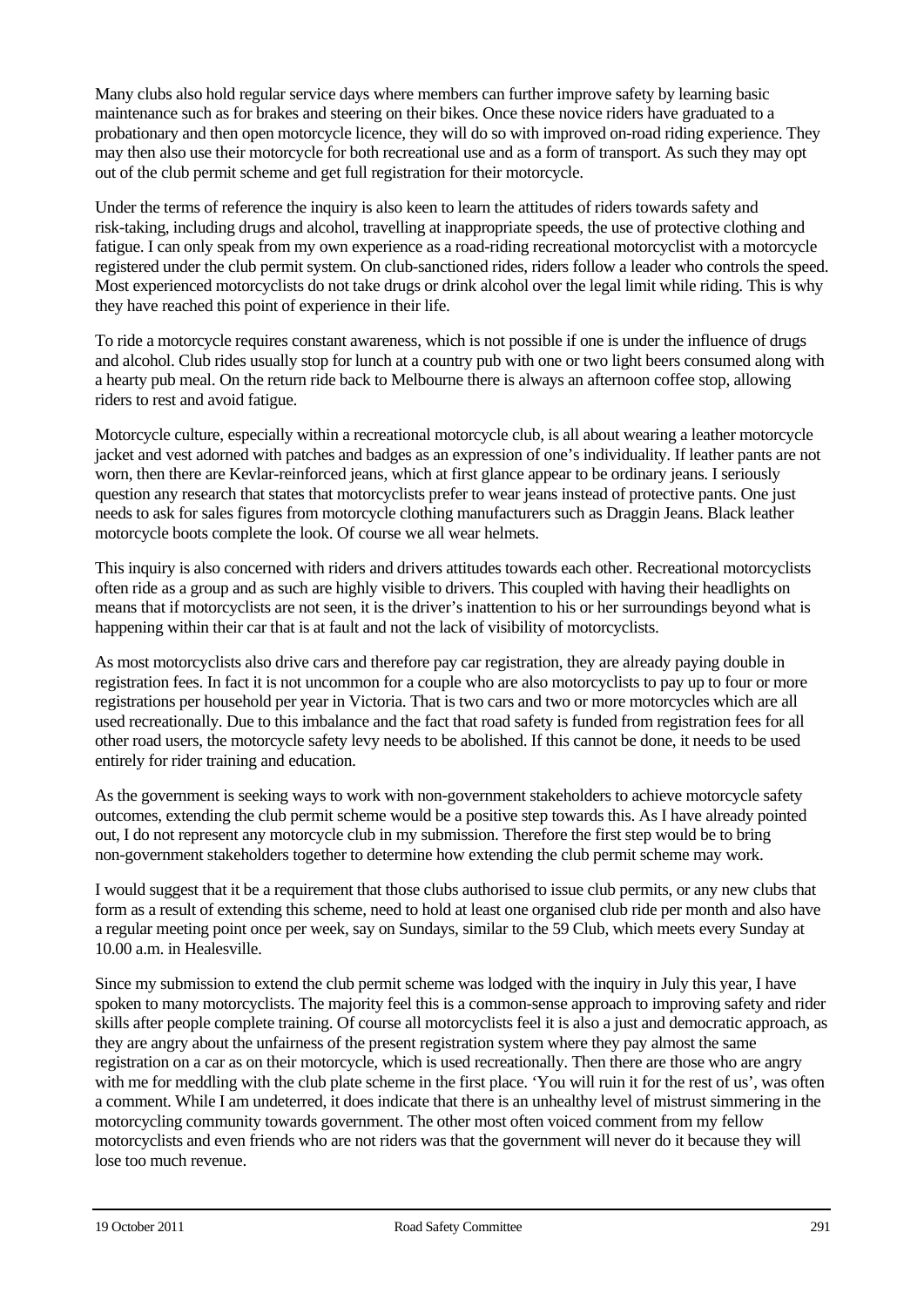Let us take a closer look at the likely financial benefit to the community if the club permit scheme was extended and thus further fuelled the growth of recreational motorcycling. If, as the TAC states, two-thirds of motorcyclists ride recreationally, that is 110 000 motorcyclists not including those who travel to Victoria from interstate for events like the GP. If each one of these motorcyclists spend, as I do, about \$50 on a day ride, including, coffee, a meal and petrol, then this is \$5.5 million a year. Like me, these recreational motorcyclists may also go on an average of 20 organised club rides per year. Then they could be spending approximately \$1 billion per year, and this does not include overnight rides when the spend includes accommodation, extra meals and drinks. As all reports indicate, recreational motorcycling is growing rapidly.

The financial benefit to the motorcycling retail sector is an even more significant contribution, but by far the biggest contribution is the club permit scheme, which, if extended to all road-riding recreational motorcyclists, would be the opportunity for novice riders to gain road-riding skills from experienced riders and therefore improve motorcycle safety.

Thank you for your attention and the opportunity to present to you today.

**The CHAIR** — Thank you very much. We appreciate your presentation, complemented by some very interesting photos. I think my colleague who is a member for Western Metropolitan Region might be contemplating taking up the sport again.

**Ms ELLIS** — We have a lot of fun. There is great camaraderie.

**The CHAIR** — The prospect of him taking up a flying licence has just diminished with that presentation.

**Mr LANGUILLER** — Thank you so much for your contribution. I am mindful of the fact that you have been with us for a day and a half or thereabouts. You have certainly sat through today. I personally think there is a role for clubs, and we need to work through that, but in order to do so we need to dispel certain perceptions or misconceptions in relation to clubs.

I have asked a few people around the table, 'What do you think of motorcycle clubs?', and the first and immediate reactions from, I think, five people were quite negative. Then when I pressed on and asked the questions, 'Why?' and 'Where do you get these ideas from?', and so on and so forth, they began to back down. But the general perception of ordinary people who are not associated with motorcycling and clubs is, for whatever reason, wrong. I think we are coming to know the reasons now. Can I ask you how many clubs there are in Victoria? Do we know?

**Ms ELLIS** — I am not sure.

**Mr LANGUILLER** — Do we know of the membership?

**Ms ELLIS** — I do not know. I do not even know if those figures are available. I do not know if anyone is even collecting those sorts of statistics.

**The CHAIR** — There are some clubs who do not release their statistics.

**Mr LANGUILLER** — This is a subject that we have not talked about in this inquiry. From my point of view I think it is important that we do, whether we do that now or we do it on notice and subsequently receive submissions from other submitters, including you, if you want to, because I believe that there is a much greater role for motorcycle clubs in training and mentorship. I really like the terminology that you have used.

**Ms ELLIS** — That is why I am here today.

**Mr LANGUILLER** — I really believe that is the case. It happens in all clubs. I belong to a club where we basically have to help each other. I am an iceberger; I swim long distance with people. Typically you go out and swim with old-timers, so to speak, who know the trade and understand some of the tricks of the sport and so on. Partly I believe there is an objection at a community level, and we will have to deal with institutional prejudice, and I mean institutional prejudice in terms of the agencies, government departments and politicians themselves in relation to motorcyclists. In my judgement, certainly at a community level, anecdotally there is a perception that I think we need to try to help to overcome in relation to motorcycle riders and certainly clubs. That could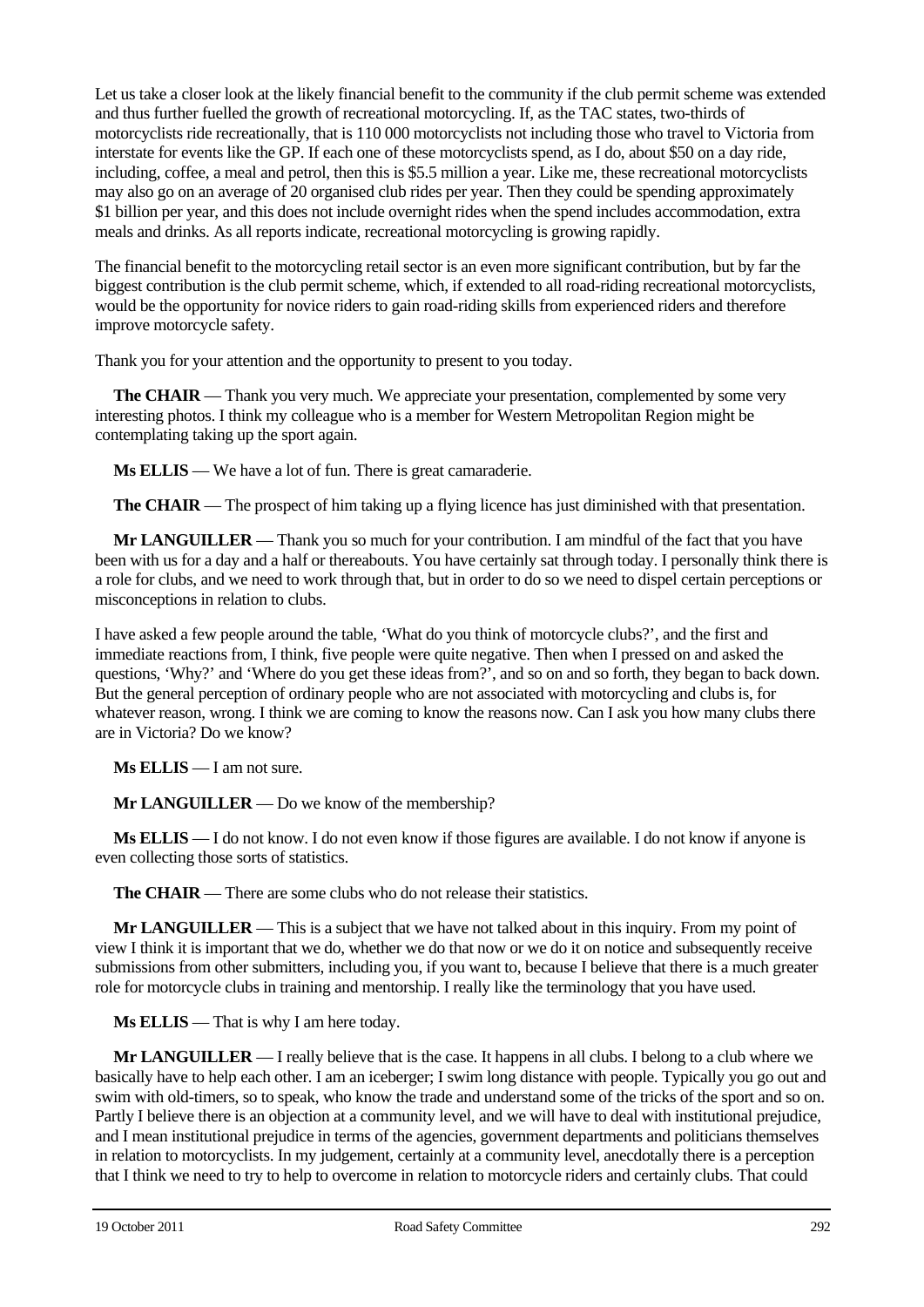help in some way to find a space and an agenda for very good institutions — and I mean the clubs and the community — to play a very significant part in the future. But the mentorship part I think is terrific.

**Ms ELLIS** — When I got my motorcycle licence it was actually in the Northern Territory. My father took me to the police station, and the police sergeant said, 'Can she ride a motorcycle?'. My father said, 'Yes, she can', and that was my motorcycle licence. 'There you go', and off I went.

The licensing system in Victoria now, to me, is really similar to my first experience of when I was a motorcycle courier in London. The first company I worked for said to me, 'If you can survive the first three weeks, you'll be all right'. That is the same thing now, I think. Once you get your learners permit, if you can go out there and survive the first three weeks on the road, you will be all right. It should not be like that. It is a sink-or-swim situation. The riders come out after getting their learners permit and they are just thrown into the deep end, not channelled into any kind of system. There is no option other than them having to pay for their post-rider training themselves. A lot of people just do not have the money to do that.

**Mr LANGUILLER** — Can you expand further on the concept of the club permit registration.

**Ms ELLIS** — It was introduced so that all the older motorcycles could be on the road. They are used recreationally, and they are only taken out occasionally, once a month or so, on weekends. Then there was a push to have motorcycles that were, say, 25 years old included. Then there was another push, and that is the new club plate scheme now. Previously you could only use your club-plated vehicle or club-permit vehicle on a sanctioned club ride or drive event. Today I am here on my motorcycle, which has a club plate. I can use my motorcycle for 90 days per year in any way I like. I can commute into the city. I actually come into the city about once a month. I ride my motorcycle into the city, and I am on a club plate. But if I was a commuter coming into the city every day to work, it would not work. I would have a full registration, because I would quickly use up my 90 days.

**Mr LANGUILLER** — What is the cost to you personally?

**Ms ELLIS** — I think it is \$129 now for vehicle; it has gone up. When I paid back in July it was \$123 for the year, for the 90-day permit. Plus you have to be a member of a motorbike club. I pay \$50 to the club, and they actually oversee the permit. They sign all the documents, and then I pay VicRoads the \$123. If I am not a member of a motorbike club, I cannot get the club permit. The two are integral to each other.

Also with the 59 Club that I am a member of, it is not as if you can just join up to get the club permit. Some motorbike clubs are actually operating like that. The 59 Club actually wants you to come along and see if you like being part of the club, if it is what you want to do, rather than just join up straightaway. You join up, and then there is an expectation that you will participate in club events, and they can actually withdraw your membership if you do not. If all the clubs sat down and talked about what the terms would be of operating the club permit scheme, it would be an expectation that members participate in rides and not just sign up to get the cheap registration and that is it, off they go, as a way to get around paying for registration. The two clubs I am a member of, the Moto Guzzi club and the 59 Club, both have service days. It is so good to take your bike there. I learn how to do things on my bike to keep it safe: to make sure the brakes are safe, the steering bearings are fine and all those sorts of things are working correctly.

**Mr LANGUILLER** — Do you see any potential role complementing the DECAs and the HARTs of the world and the training agencies and organisations?

**Ms ELLIS** — The learners need to go through those organisations to get their learners permit, and some people will still take on post-learner training to get the additional training, but I think the club permits — the two can kind of work together because it is all a cost factor at the end of the day. Some of this post-learner training is really quite expensive; you are looking at \$100 a day, and not everybody has that kind of money to go out, especially people who want to just ride recreationally. If you are looking at improving training in that sense, that could be where the TAC levy could fund and subsidise training. You could have a learner training system, not just a car park somewhere but actually taking a leader and taking three or four learner-riders on the road, teaching them to filter in traffic, teaching them to follow around the city.

**Mr TILLEY** — Thank you, Heather. I want to continue on club permits. I appreciate all the esprit de corps and the camaraderie, being a class of people doing things together and what it creates and the opportunities and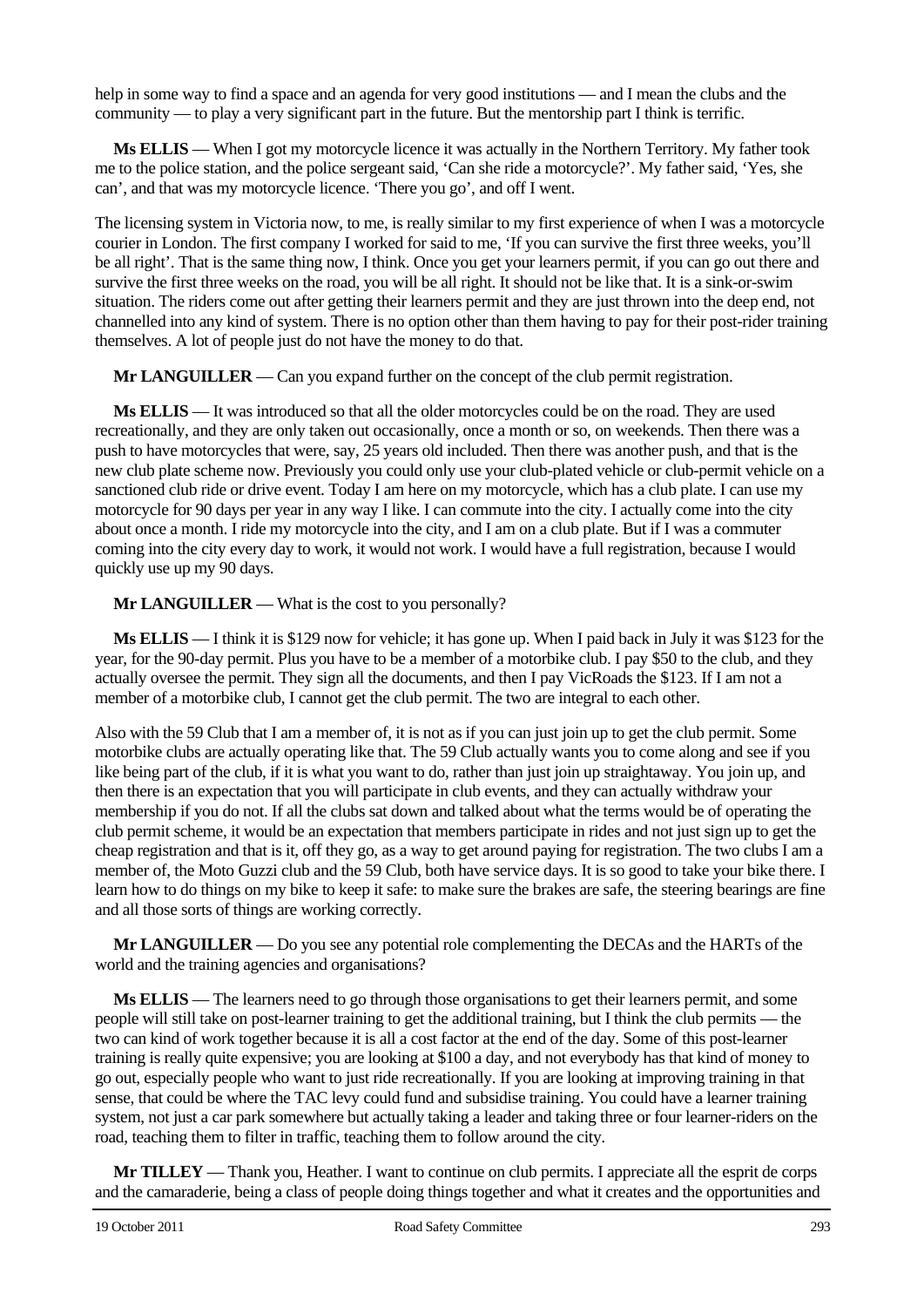things like that, and before I go any further, this is not a case for arguing for or against revenue. I am certainly not in a class of people who want to see an increase in day-to-day living costs for anybody whatsoever. I want to find new and better ways where we can meet the demands of the costs of living today and be able to participate in legitimate activities that as Victorians we want to do, and motorcycling is certainly one of them. I do recognise the benefits that tourism brings. As a politician I represent a great part of Victoria in the north-east of the state where we have some bloody terrific rides, and we know what the economic drivers and the benefits of all of that are, but I want to have a discussion with you particularly about compliance. This is the nuts and bolts of it. So that you are aware, I have a working history where I drew a salary from working in the field of law enforcement and compliance and dealing with not only club things but trade plates and unregistered permits. From hearing and talking with people when they are intercepted I can tell you I have heard everything — I probably have not but I am not surprised by human nature either. If this was developed as a recommendation, what about the compliance issue, because with a class of people it is quite often open to abuse? This is probably quite hysterical, but there are outlaw bike gangs, for one example. I am not saying that for a moment, but people are always looking for ways to shortcut loose ends in legislation and things like that. How do we ensure legitimacy and the keeping of club ethos?

**Ms ELLIS** — With the club permit scheme you have a logbook and you have to write down every ride you do. Before you go on the ride you record it and if, for example, I am stopped and I am asked to produce my logbook and I have not filled it out, it basically means I am riding my motorcycle unregistered and I could incur the same fine as somebody who is driving or riding an unregistered vehicle. That would be one way.

With a club plate you have a different coloured plate; it is white letters on maroon, so it stands out as something different to the normal registration. If you have a motorcyclist who thinks, 'I will get a club plate and I will commute', they would be seen regularly riding in and out of the city, and the highway patrol might notice that bike again and again and pick them up that way.

**Mr TILLEY** — You would hear from Victoria Police and they would say they are underresourced.

**Ms ELLIS** — If you look at the figures, it would be, say, two-thirds. The TAC have said that two-thirds of motorcyclists ride recreationally. I really cannot see that there would be compliance issues. People are using their bikes on weekends. Now these people pay full registration on two and three motorcycles plus their car every year. I have a car as well so I am paying for the car and the club plate. I cannot see why they would do it when they are not commuting anyway. If you look out there when you are driving around, you see that the number of scooter riders has grown; there are a lot of people out there riding scooters. But motorcyclists who commute from the outer suburbs into the city, there are not that many of them. Ten years ago I used to commute a lot; I was riding in and out of the city every day. Rain, hail or shine I would be on the bike. There were not a lot of motorcyclists out there then, but there are less now. On the occasions when I do commute it usually is rush hour into the city and rush hour out of the city again. It is the recreational motorcyclists. If they have a club plate, it will not make any difference to them. They are not going to be riding their bike any more than they would anyway. Even I find it really hard to use up my 90 days for the year. I am up to about my 19th ride now and we are nearly towards the end of the year so it will be hard for me to use up my 90 days.

**Mr TILLEY** — So you are well travelled; you have seen many parts of the world and no doubt met many interesting people. Are there any other jurisdictions where you have seen something similar?

**Ms ELLIS** — No, I am sure it is out there but I have not experienced it because previously I have not been involved in motorcycle groups or recreational motorcycle clubs up until now.

**Mr TILLEY** — On a separate note, do you see a place for club rides and how they would look with graduated licensing schemes?

**Ms ELLIS** — Under the proposed GLS, they are wanting to have this supervised on-road training after you get your learners permit, and as you have heard numerous times over the past three days, that is just not going to be practical because not many people know somebody to ride with them. That means they are going to have to hire somebody and they will not, they will find a loophole around it. Even if we base it on a logbook system where you have to write down and somebody has to tick it or sign it, give their licence number, you have just got to ring up a mate and say, 'What is your licence number?'. They will not do it; they will still have the same or less on-road riding skills than they have now.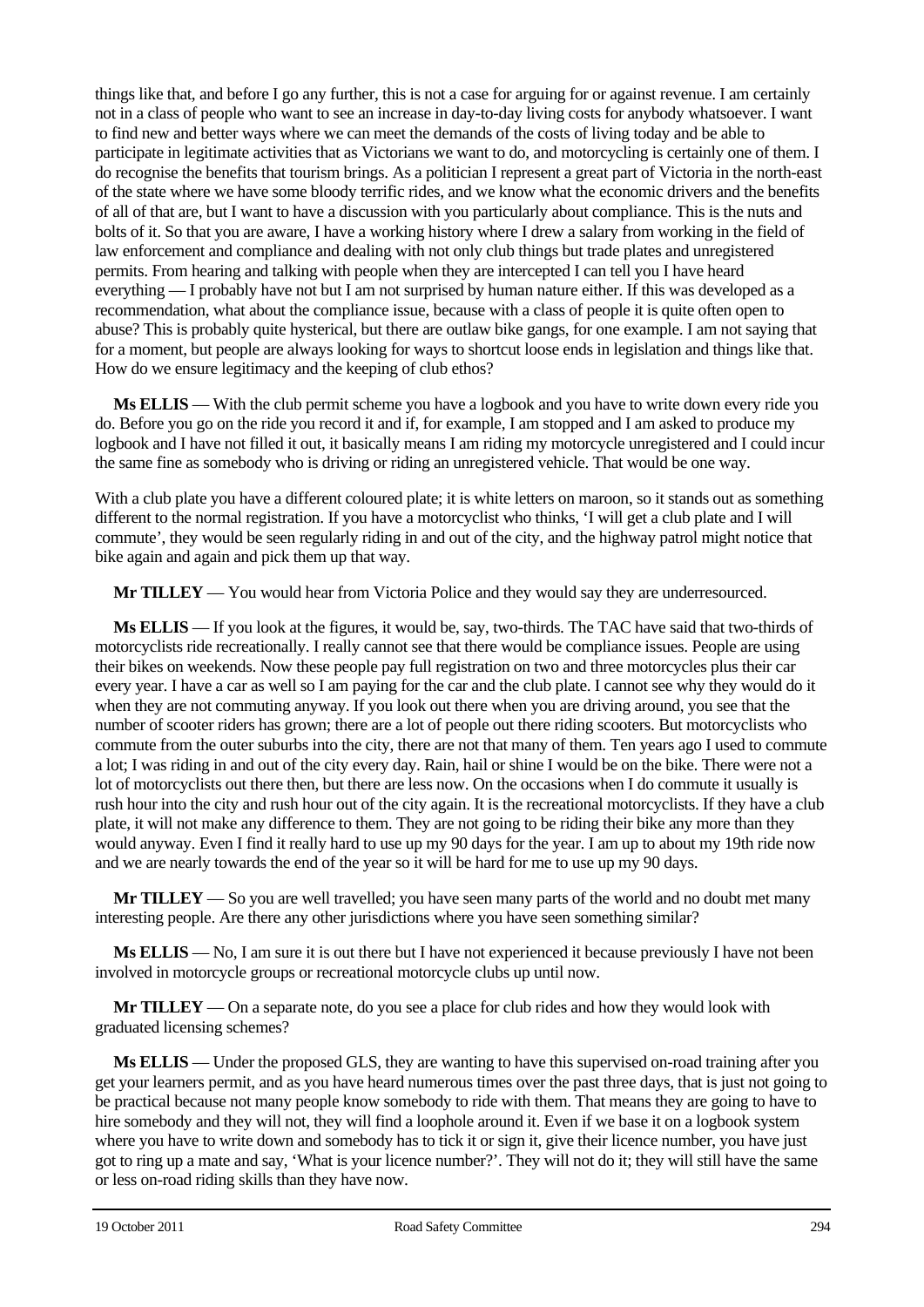For example when I was in the 59 Club we would meet on every Sunday at 10 o'clock in Healesville. If somebody lives in, say, Doncaster, they have a purpose to ride out to Healesville. They are a new rider and they are really nervous about getting on their bike because they do not have the skills. On Sunday it is dead quiet. I do not know if you have been out on the roads at that time on a Sunday morning but there is not much traffic, and off they go. That riding from the front door of their house, say from Doncaster to Healesville, gives them on-road riding experience in quite a safe environment, so they get out there and they go on an organise ride. There might be an organised ride. They have a coffee and chat to a few people and then they ride home again. They are sort of going with the flow of the traffic as they are coming back into the city, but they have had the riding out to Healesville to warm them up and make them feel a little bit more confident. The more times you are on the bike the more experience and the more skills you get and the more confident you are because you become aware of road hazards.

**Mr TILLEY** — It is not like golf practice, it has got to be good practice.

**Ms ELLIS** — Yes. Riding around a car park and a training venue is not the same as riding on the road. When you are with a group of motorcyclists you always talk about this happening or that happening, so new riders will learn about potential hazards on the road: what cars are doing, what to do when you are coming up to an intersection, looking out for cars, not rushing off. For example, if the light turns green, you do not rush off through it, you look because there could be cars running the red light coming in the other direction. It is all this sort of stuff that you are constantly looking out for, and new riders do not know that. It is better for them to hear it from somebody like myself or other experienced riders than actually having a near miss.

**Mr TILLEY** — On a closing note, because my colleagues want to ask some questions as well, and on the lighter side — Moto Guzzi — is it a romance of everything that is available worldwide in the market?

**Ms ELLIS** — Yes. I think once you have ridden the Moto Guzzi, you will never ride anything else.

**Mr TILLEY** — I had to ask. I have never ridden one.

**Ms ELLIS** — They have soul.

**Mr LANGUILLER** — No comment from the gallery.

**The CHAIR** — We are moving on in time; we do not have much time left before we have to take our next speaker. My colleagues have a couple of quick comments and questions.

**Mr PERERA** — Just a quick one, Heather. What is the camaraderie or friendship like? What do you do in a motorcycle club? You said you have a participating club and they have the right to kick you out. So what do you do? Do you ride in the morning and then you have forums and stuff like that, or what do you do?

**Ms ELLIS** — With the 59 Club, they meet every Sunday. People have coffee and chat, and some people have breakfast. After that, at about 11 o'clock or 11.30, they say, 'Okay, where are we going to go for a ride?', and off they go for a ride around the hills. Then there might be an organised event or an annual event that they have or other organised rides. They will post on the forum on their website, and you meet at that point.

The Moto Guzzi club have one organised ride every month. That happens the same every year, so you will go along to that. They do not actually have a weekly meet-up, but they have one regular ride. They also have other social events as well, like somebody's 50th birthday — because again a lot of them are middle aged — or different parties and so forth where they all get together.

**Mr PERERA** — So they do not provide motorcycle safety programs or any training for newcomers?

**Ms ELLIS** — No.

**Mr ELSBURY** — The scheme is mostly for 25-year-old bikes; is that correct?

**Ms ELLIS** — At this point the bike has to be 25 years old or older.

**Mr ELSBURY** — How many of those bikes would be on the LAMS list?